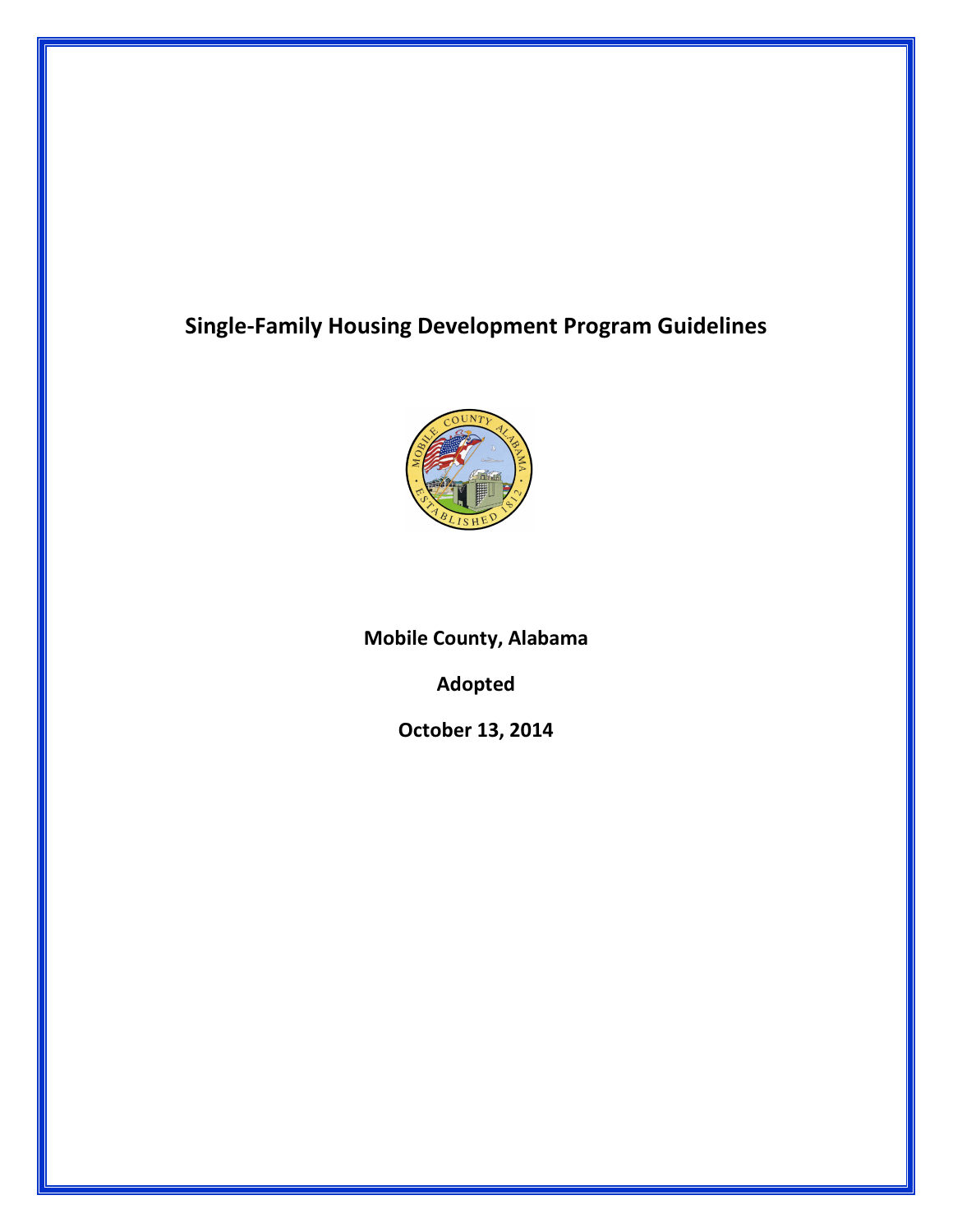# **Contents**

| 1. |  |  |
|----|--|--|
| 2. |  |  |
| Α. |  |  |
| В. |  |  |
| 3. |  |  |
| Α. |  |  |
| В. |  |  |
| C. |  |  |
| D. |  |  |
| Е. |  |  |
| F. |  |  |
| G. |  |  |
| 4. |  |  |
| Α. |  |  |
| В. |  |  |
| C. |  |  |
| 5. |  |  |
| А. |  |  |
| В. |  |  |
| C. |  |  |
| 6. |  |  |
| А. |  |  |
| В. |  |  |
| C. |  |  |
| D. |  |  |
| Е. |  |  |
| 7. |  |  |
| А. |  |  |
| В. |  |  |
| C. |  |  |
| D. |  |  |
|    |  |  |
|    |  |  |
|    |  |  |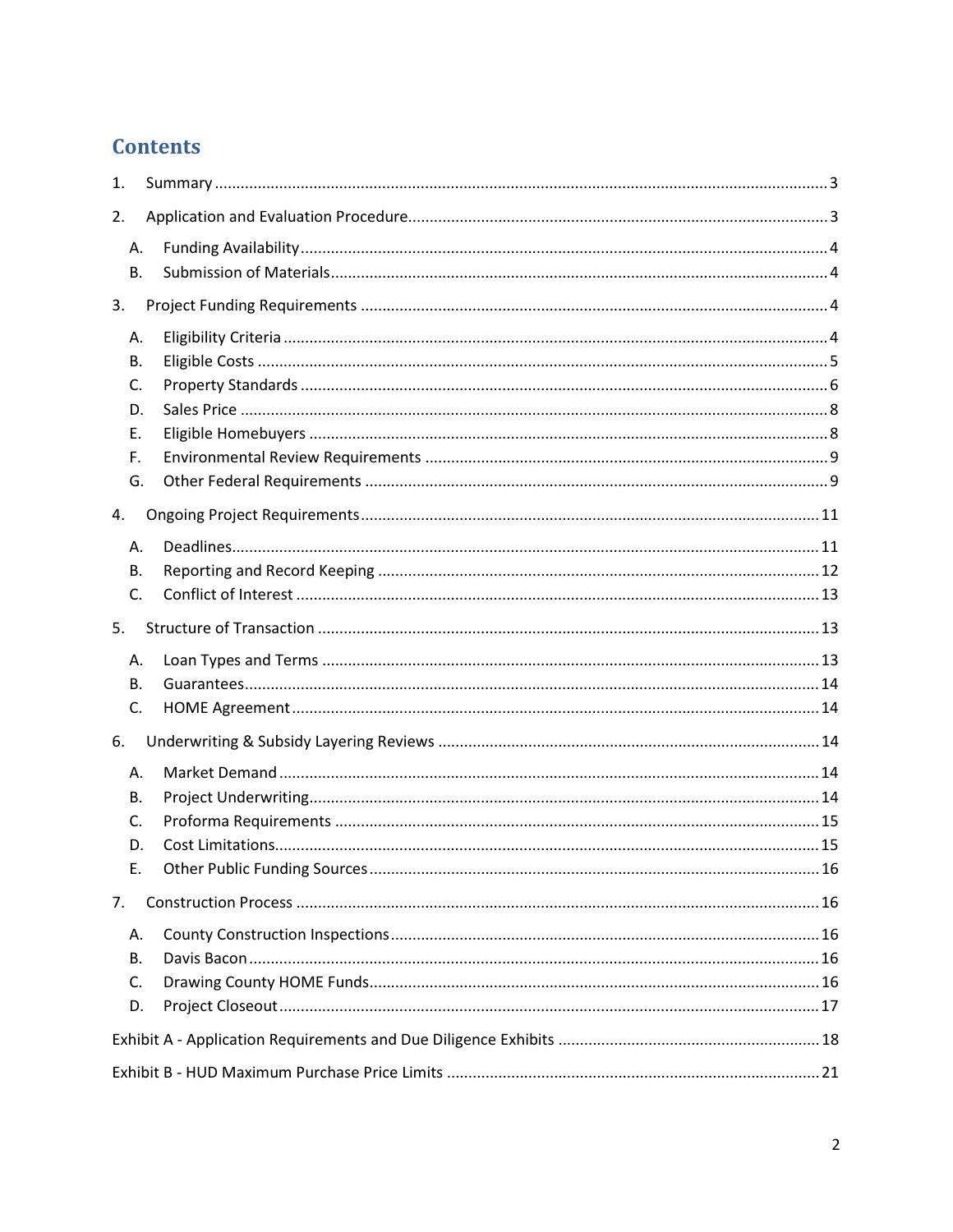## 1. Summary

The Mobile County Commission (the County) supports the construction of new affordable single-family homebuyer units for low income households with its annual funding allocation from the U. S. Department of Housing and Urban Development's (HUD) HOME Investment Partnerships Program (HOME program). The HOME program was created under Title 11 of the Cranston-Gonzalez National Affordable Housing Act of 1990 with implementing regulations at 24 CFR Part 92. HOME funds became available in 1992. The HOME Program is intended to achieve four specific goals:

- To expand the supply of decent, safe, sanitary, and affordable housing with the primary focus on housing for low, very low, and extremely low-income families.
- Expand the capacity of nonprofit and Community Housing Development Organizations (CHDO) to plan and implement strategies for developing affordable housing.
- To strengthen the ability of local governments to design and implement strategies for achieving adequate supplies of decent, affordable housing.
- To encourage public, private, and non-profit partnerships to address affordable housing needs.

The County's HOME funds will be used to provide financing to projects located within the Mobile County Consortium jurisdiction. The County's program will target housing in eligible areas that will be marketed and sold to people who are at or below 80% of the Mobile area's median family income ("AMI"). In exchange for development financing, Developers will agree to comply with the requirements set forth herein with respect to construction, marketing, and sales.

This document sets forth the requirements for the County's awards of HOME funds for Single-Family Housing Development projects and may be modified from time to time so as to comply with statutory or regulatory amendments.

# 2. Application and Evaluation Procedure

The County will generally issue a Single-Family Housing Development RFP on an annual basis. The RFP will outline specific application deadlines, any funding focus (e.g. by project type, etc.), and other special considerations applied to a given funding round. Applications for HOME Single-Family Housing Development funding can be submitted at any time throughout the program year. If submitted outside of an RFP period, the County may consider an application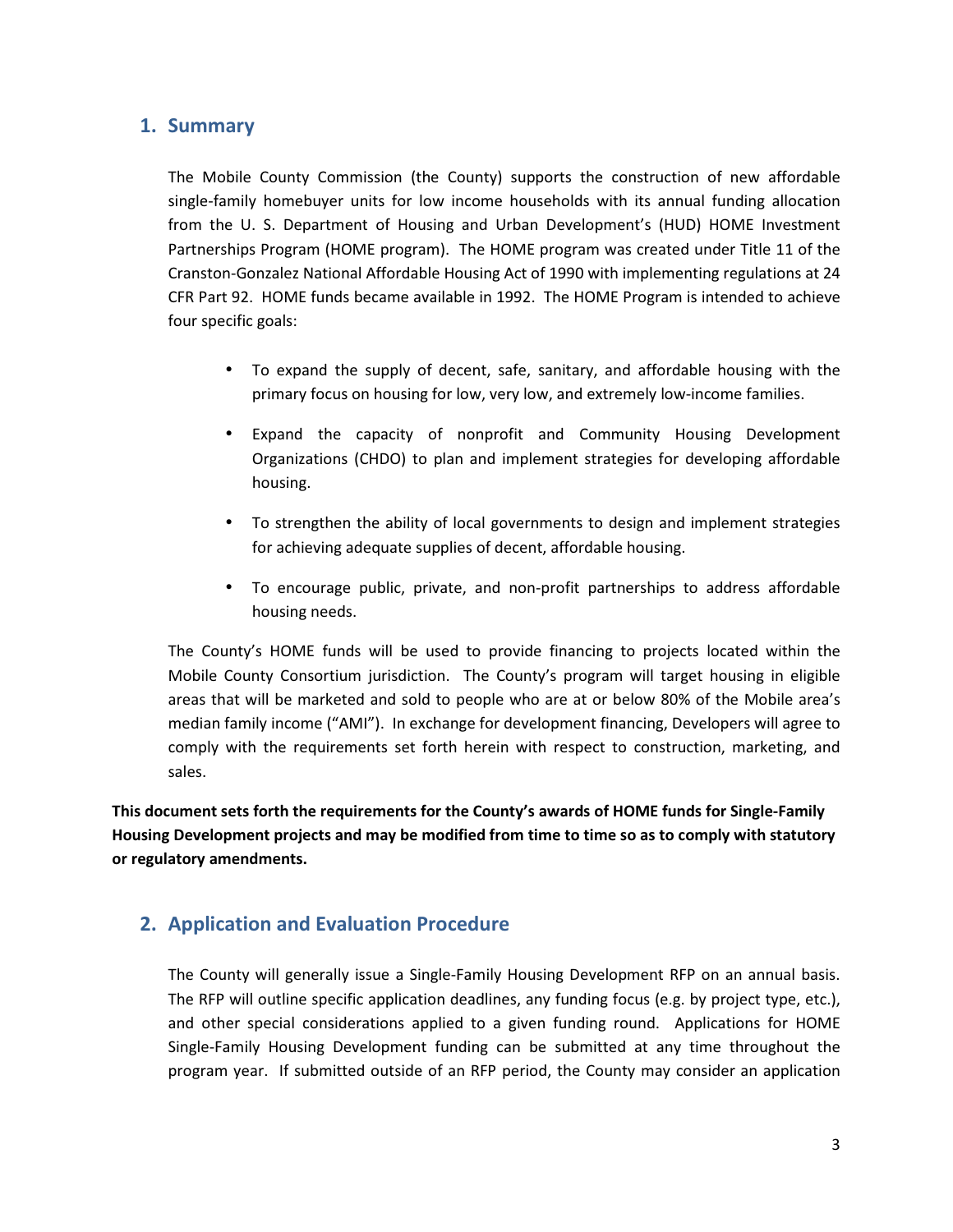based on the availability of funding, or such applications will be reviewed as a part of the County's next Single-Family Housing Development RFP process.

#### A. Funding Availability

Upon submission of a proposal for HOME funds, County staff will conduct a review and analysis of the project and developers as presented in the proposal. Proposals will be scored based on criteria in the RFP. Regardless of strict numerical ranking, the scoring does not operate to vest in an applicant or project any right to a commitment of HOME funds. The County will, in all instances, commit HOME funds consistent with sound and reasonable judgment, prudent business practices, and the exercise of its inherent discretion.

Only projects with firm commitments for all other sources of funding may receive binding commitments. Further, eligible Single-Family Housing development projects will be provided funding commitments upon Commission approval and may be contingent upon the 1) County's approval of the Mobile County Consortium Action Plan by the Mobile County Commission and HUD; 2) the County's receipt of HOME funds from HUD; and 3) the County's receipt of the HUD Authority to Use Grant Funds following completion of the Environmental Review process.

#### B. Submission of Materials

All HOME Single-Family Housing Development program applicants will need to comply with the submission criteria set forth in the County's HOME request for proposals and submit supporting documentation and due diligence items identified in Exhibit A. The County reserves the right to require the submission of additional information as needed to complete project underwriting.

### 3. Project Funding Requirements

#### A. Eligibility Criteria

#### Eligible Developer Applicants

The County will fund developers of affordable single-family homebuyer units, including forprofit developers, non-profit developers, and County-designated CHDOs, with County HOME Single-Family Housing Development program funds. Developers must demonstrate the capacity and previous experience developing projects of the type presented in their proposals. Prior to committing funds, the County will review the status of any organization seeking funds from the CHDO set-aside to ensure that it meets all HOME requirements and that it has sufficient staff capacity to carry out the project.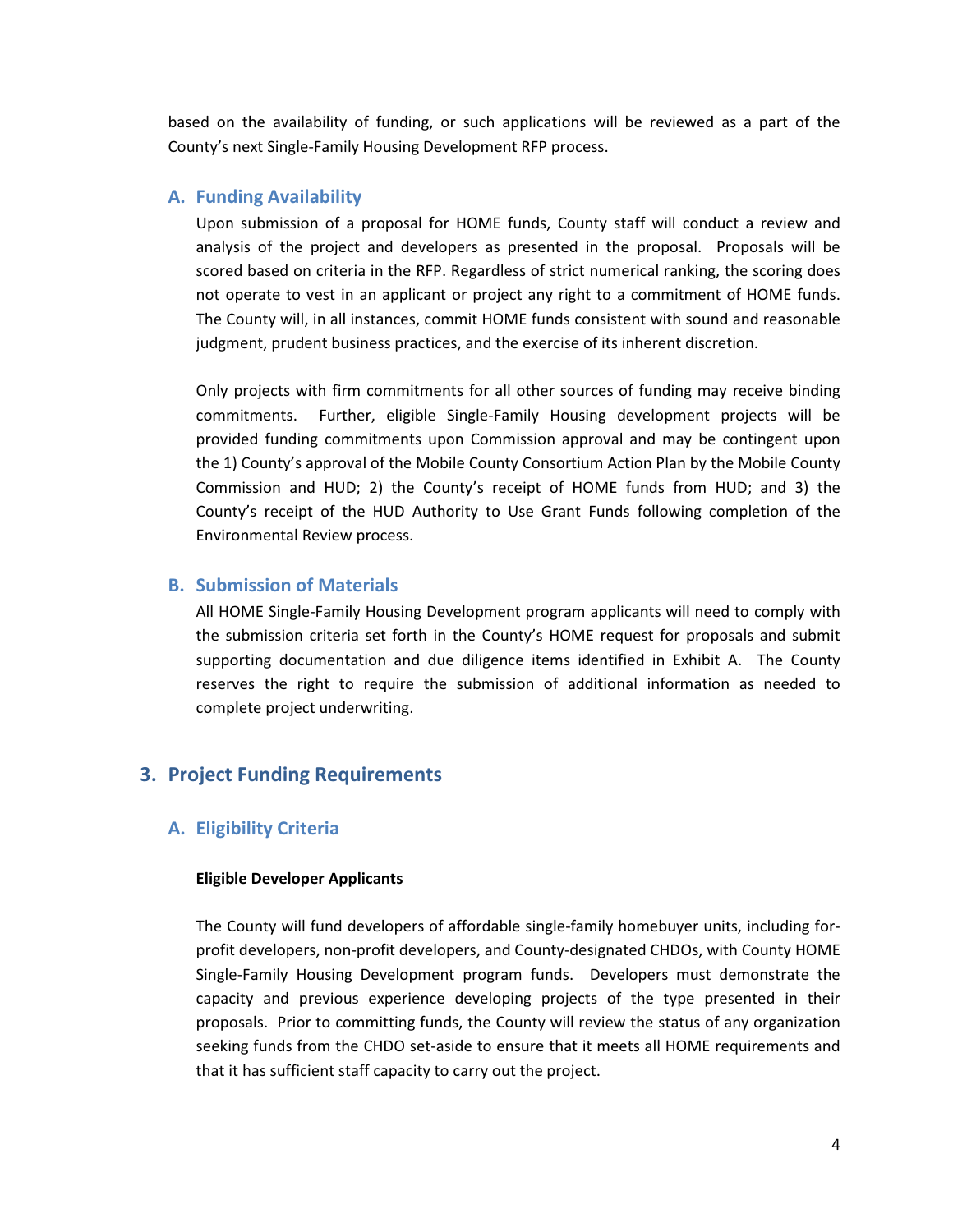#### Project Location

Projects must be located within the Mobile County Consortium jurisdiction, which includes the following areas:

- Town of Bayou la Batre,
- Town of Creola,
- Town of Mount Vernon,
- City of Chickasaw,
- City of Citronelle,
- City of Prichard,
- City of Saraland,
- City of Satsuma,
- City of Semmes
- All of the unincorporated area of Mobile County, Alabama.

Projects located within the City of Mobile and the Town of Dauphin Island are not eligible.

If a member of the consortium ceases its participation or if another local jurisdiction joins, this list may change and be updated by the County from time to time.

#### Project Type:

The County will consider proposals for both new construction or acquisition and rehabilitation of existing homes. In general, the County will require that all homes constructed/rehabilitated have a minimum square footage of 1,100, at least 3 bedrooms, and at least 1.5 bathrooms. RFPs issued by the County may further specify or provide priority for eligible project types.

### Parameters of HOME Investment

Applications must include an investment of not less than \$1,000 in HOME funds per HOME unit. In no case will the County investment exceed the maximum HOME investment allowed under 24 CFR 92.250.

Additionally, for projects involving both County and State HOME funds, the combined HOME funding investment shall not exceed the total maximum HOME investment allowed under 24 CFR 92.250.

Typically, the County will also establish a maximum cap on its investment in a single home. Such a limit will be based on the availability of funding and other County priorities and will be addressed in any RFP issued by the County.

## B. Eligible Costs

Costs funded with the County's HOME funds must be eligible according to HOME Final Rule 24 CFR 92.206. The following additional limitations also apply: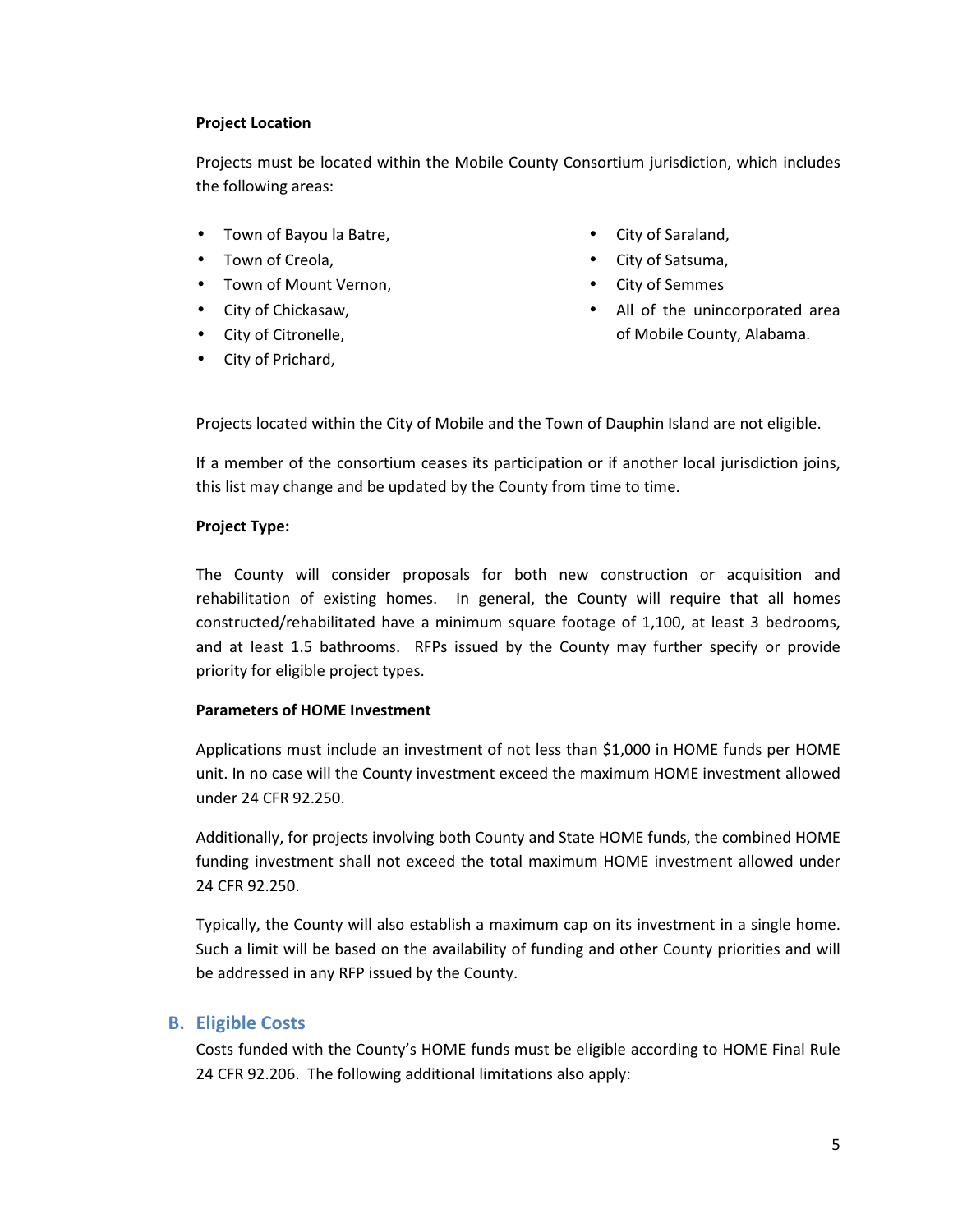- i. HOME funds shall not be used for luxury improvements according to 24 CFR 92.205.
- ii. Acquisition costs shall be supported by an independent appraisal of the property. Acquisition costs exceeding the appraised value of the property will be ineligible for HOME funding reimbursement.
- iii. HOME funds shall not be used for non-residential accessory structures such as freestanding garages, carports, or storage structures. Applicants must delineate project costs in a manner that allows free-standing structures to be clearly paid for using other project funds.

#### County Eligible Project Soft Costs

The HOME program allows the County to include, as project costs, its internal soft costs specifically attributable to a HOME project. These may include consulting, legal, inspection, and staff costs associated with reviewing, processing, and overseeing the award of funds to the project. Projects must provide budget allowances for "Mobile County-Lender Due Diligence & Legal Costs" in the project's sources and uses.

The County will provide allowances/estimates to be used by applicants in any RFP issued.

#### Cost Reasonableness

Per the requirements of 92.250(b) and 2 CFR 225 (formerly known as OMB Circular A-87), all project costs must be reasonable, whether paid directly with HOME funds or not. The County will review project costs, including hard and soft costs, to evaluate their reasonableness and may, at its option, require applicants to obtain additional quotes, bids, or estimates of costs.

#### Identity of Interest

Developers must disclose any identity of interest situations that may occur when contracting with related companies during either the development or ongoing operation of the project. County staff must be allowed the opportunity to conduct a cost analysis to determine costs reasonableness. Applications may be determined ineligible if access is not granted or costs are determined to be unreasonable.

### C. Property Standards

To meet both HOME regulations and County goals, all HOME-funded projects must meet certain physical standards intended to provide quality affordable housing that is durable and energy efficient.

i. Construction must meet all local codes.

Mobile County has adopted and enforces the following codes with amendments: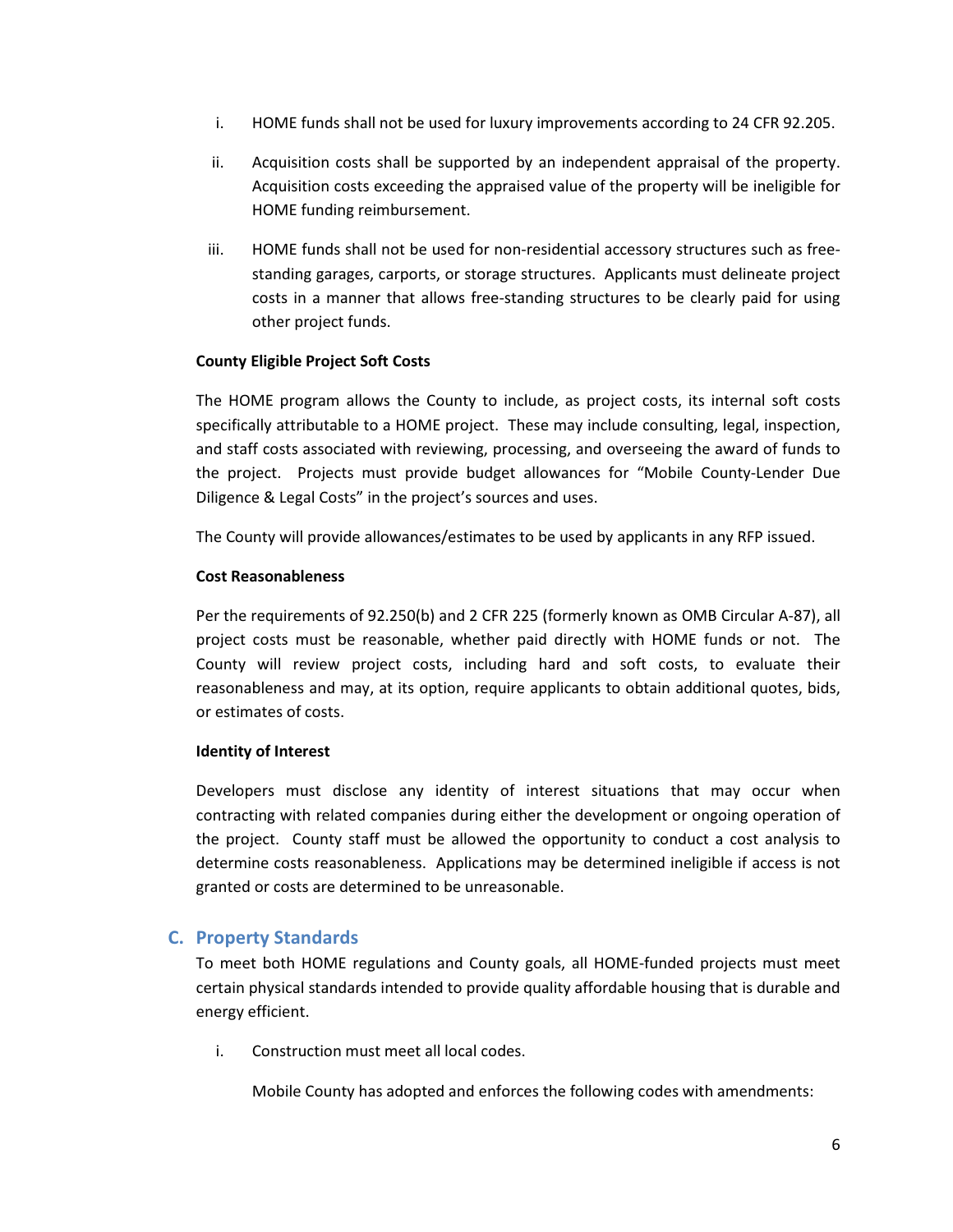- 2012 International Building Code
- 2012 International Residential Code (as amended by the 2013 Mobile County Coastal Construction Supplement)
- 2012 International Mechanical Code
- 2009 International Energy Conservation Code (as amended by the Alabama Energy and Residential Codes)
- 2012 International Existing Building Code
- 2011 National Electric Code
- Chapter 11 of the 2009 International Residential Code (as amended by the Alabama Energy and Residential Codes)
- ii. All HOME projects must meet applicable Section 504/UFAS requirements. Pursuant to 24 CFR 8.29, single-family housing developed with Federal funds must be made accessible upon the request of the prospective buyer if the nature of the prospective occupant's disability so requires. Developers must ensure that projects are designed in a way that can accommodate such a request. Should a prospective buyer request a modification to make a unit accessible, Developer must work with the homebuyer to provide the specific features that meet the need(s) of the prospective homebuyer or occupant. If the design features that are needed for the buyer are design features that are covered in UFAS, those features must comply with the UFAS standard. Developers may be permitted to depart from the standard in order to have the homebuyer/occupant's needs met.
- iii. Site shall be served by public sewer, public water, and public road. Sites should have ready access to recreational opportunities such as parks, playgrounds, etc., nearby shopping and services including grocery, banking, and medical facilities, and otherwise be located in neighborhoods that provide amenities that support residential development. The County also generally prefers that sites have safe, walkable connections—including sidewalks—to the surrounding neighborhood;
- iv. Site shall be in a designated Fire District or served by a Fire Department;
- v. Units must be equipped with the following appliances: Refrigerator, range/oven, dishwasher, and garbage disposal. Developers may also propose to include in-unit clothes washers and dryers, microwave/vent fan combination units, as appropriate. If the Energy Star program rates the type of appliances being installed, the developer must furnish the units with Energy Star rated appliances. Note however that not all appliances are rated by the Energy Star program.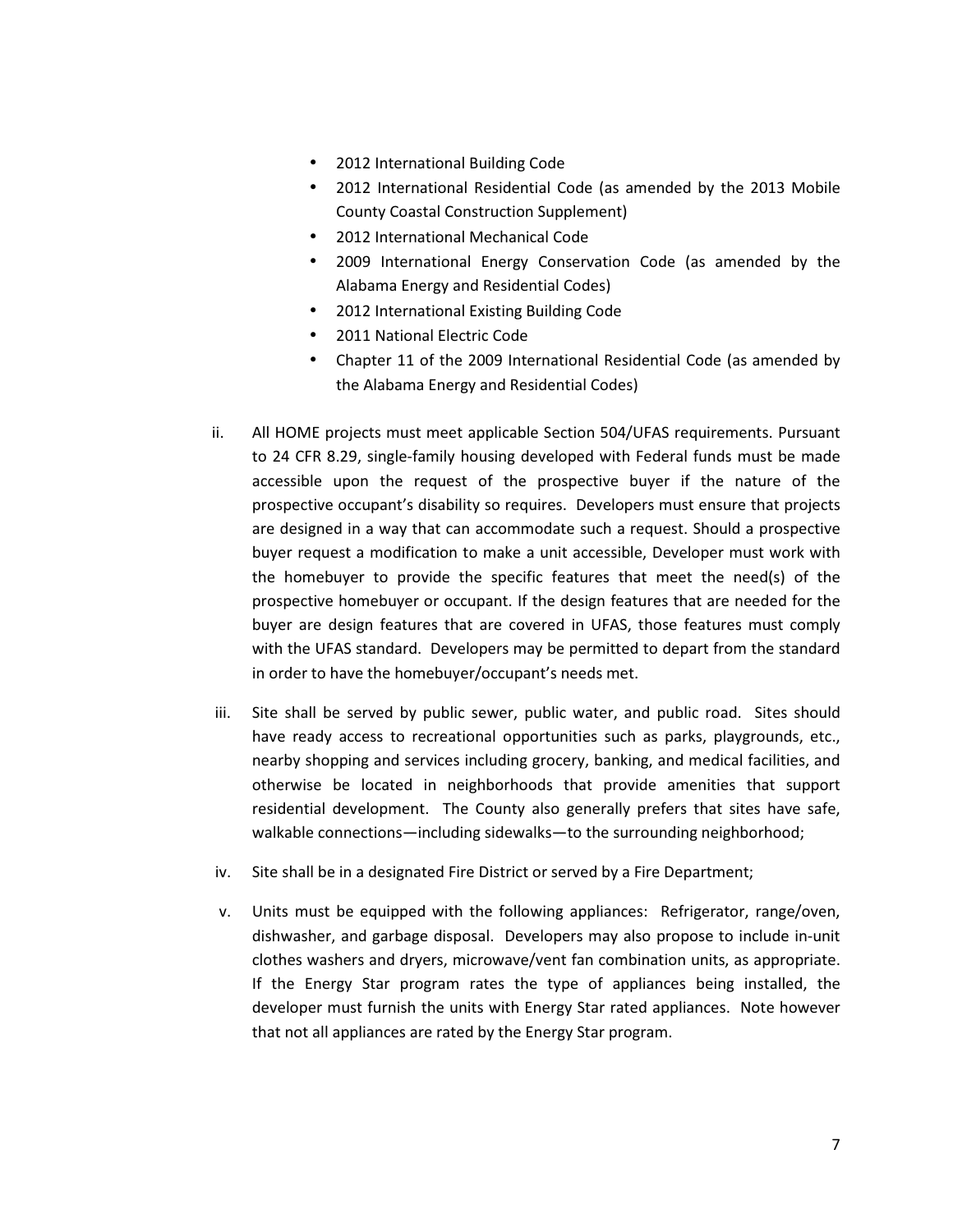- vi. Additional considerations for rehabilitation projects: Projects involving rehabilitation of existing housing may be subject to additional requirements, including but not limited to:
	- Any home constructed prior to 1978 must be tested for the presence of Lead Based Paint. All lead based paint hazards identified must be addressed in conformity with 24 CFR Part 35. Additionally, the county strongly prefers and will provide preference to projects that result in the permanent removal of all lead from a property.
	- Any home 50 or more years old is subject to review by the Alabama Historical Commission as part of the Environmental Review process outlined below. Units determined to be historically significant may be required to undertake historic rehabilitation.
	- Any existing home will be subject to inspection by the County prior to commitment using HUD's Housing Quality Standards. The scope of work proposed must address any deficiencies identified, and all work items must, at a minimum, meet the requirements of the 2012 International Existing Building Code as adopted and enforced by the County.

#### D. Sales Price

Housing developed with HOME funds must be modest, and the sales/purchase prices for homes developed under this program cannot exceed the HOME Homeownership Value Limits published by HUD in effect at the time of project commitment. The County will identify the applicable limits in any RFP issued.

Units produced under the County's Single-Family Housing Development program must be sold at the fair market value as determined by an "as-completed" or "subject to completion" appraisal completed by an independent state licensed appraiser. Developers shall submit such an appraisal prior to project commitment, and the County may require an updated appraisal prior to construction completion if the appraisal is more than 9 months old at that point. Any reductions in list or sales price below the County-approved appraised value must be approved in writing by the County and will generally require updated market information.

### E. Eligible Homebuyers

Homebuyers for units produced under the County's Single-Family Housing Development program must meet the eligibility criteria set forth in the County's Affordable Homes Homebuyer Assistance Program (AHHAP) guidelines.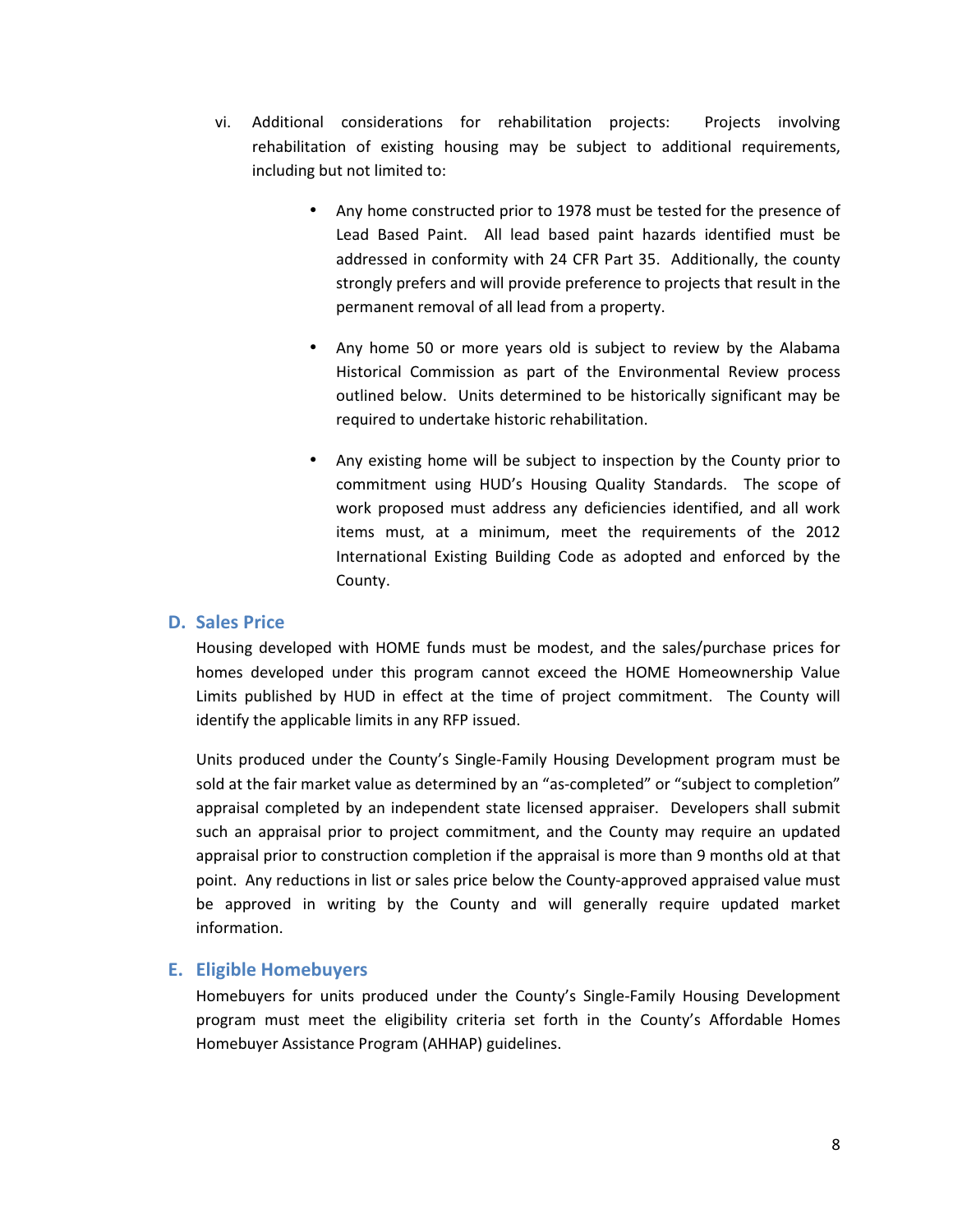#### F. Environmental Review Requirements

Federally-assisted projects are subject to a variety of environmental requirements. Developers should be familiar with these requirements and are strongly encouraged to discuss any questions they have with County staff prior to entering into a purchase agreement or submitting an application.

- i. All projects shall be implemented in accordance with environmental review regulations as defined 24 CFR Part 58.
- ii. The County shall be responsible for conducting the environmental review and completing all necessary public notifications, and the request for release of funds (RROF) from HUD. The applicant is responsible for cooperating with the County in the environmental review process and providing information necessary for the County to fulfill its responsibilities under Part 58 and other applicable regulations.
- iii. Submitting an application for HOME funds triggers environmental review requirements under 24 CFR 58, including the National Environmental Policy Act (NEPA). Once an application for federal funds is submitted, a development proposal is now subject to the environmental review requirements and requires an environmental clearance and issuance of a Release of Funds (ROF) by the US Department of Housing and Urban Development.
- iv. Developers are prohibited from undertaking or committing or expending any funds to (including non-federal funds) any physical or choice-limiting actions on the site prior to an environmental clearance as required by Part 58. Physical and choice limiting actions include, but are not limited to, property acquisition, demolition, movement, rehabilitation, conversion, repair or construction. This prohibition applies regardless of whether federal or non-federal funds are used, and taking a choice limiting action prior to completion of the required environmental clearance process will result in the denial of any HOME funds from the County.

### G. Other Federal Requirements

#### Nondiscrimination and Equal Opportunity

The following federal nondiscrimination and equal opportunity guidelines apply to all projects and affect both development and sales of assisted housing:

i. The Fair Housing Act (42 U.S.C. 3601-19) and implementing regulations at 24 CFR part 100 et seq.;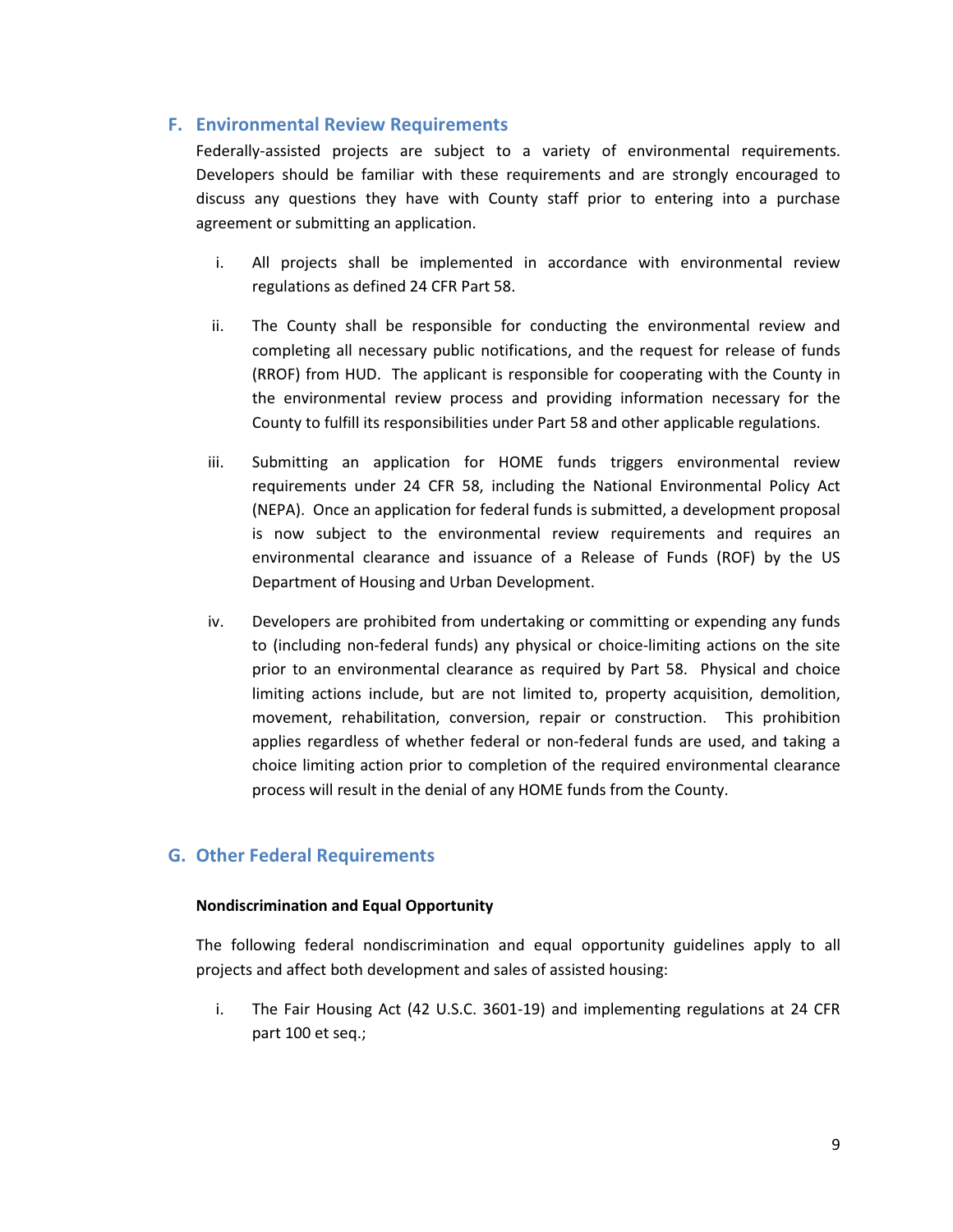- ii. Executive Order 11063, as amended by Executive Order 12259 (3 CFR, 1959-1963 Comp., p. 652 and 3 CFR, 1980 Comp., p. 307) (Equal Opportunity in Housing Programs) and implementing regulations at 24 CFR part 107;
- iii. Title VI of the Civil Rights Act of 1964 (42 U.S.C. 2000d- 2000d-4) (Nondiscrimination in Federally Assisted Programs) and implementing regulations at 24 CFR part 1
- iv. The Age Discrimination Act of 1975 (42 U.S.C. 6101-6107) and implementing regulations at 24 CFR part 146
- v. Section 504 of the Rehabilitation Act of 1973 (29 U.S.C. 794) and implementing regulations at part 8 of this title
- vi. Title II of the Americans with Disabilities Act, 42 U.S.C. 12101 et seq.; 24 CFR part 8; Section 3 of the Housing and Urban Development Act of 1968 (12 U.S.C. 1701u) and implementing regulations at 24 CFR part 135;
- vii. Executive Order 11246, as amended by Executive Orders 11375, [[Page 41]] 11478, 12086, and 12107 (3 CFR, 1964-1965 Comp., p. 339; 3 CFR, 1966- 1970 Comp., p. 684; 3 CFR, 1966-1970 Comp., p. 803; 3 CFR, 1978 Comp., p. 230; and 3 CFR, 1978 Comp., p. 264, respectively) (Equal Employment Opportunity Programs) and implementing regulations at 41 CFR chapter 60;
- viii. Executive Order 11625, as amended by Executive Order 12007 (3 CFR, 1971- 1975 Comp., p. 616 and 3 CFR, 1977 Comp., p. 139) (Minority Business Enterprises); Executive Order 12432 (3 CFR, 1983 Comp., p. 198) (Minority Business Enterprise Development).
- ix. Executive Order 12138, as amended by Executive Order 12608 (3 CFR, 1977 Comp., p. 393 and 3 CFR, 1987 Comp., p. 245) (Women's Business Enterprise). The nondiscrimination provisions of Section 282 of the National Affordable Housing Act of 1982.

#### Uniform Relocation Act (URA)

All projects fall under requirements of the URA. Any project resulting in permanent relocation/displacement of households will not be funded by the County. Applicants must further document that any purchase of property meets the requirements of URA, including provision of notices to the seller identifying the transaction as a voluntary sale not under the threat of eminent domain. To ensure compliance with URA, applicants should consult the County to understand the requirements of URA and reference the URA forms included in the RFP prior to submitting an application involving an occupied property.

#### Davis Bacon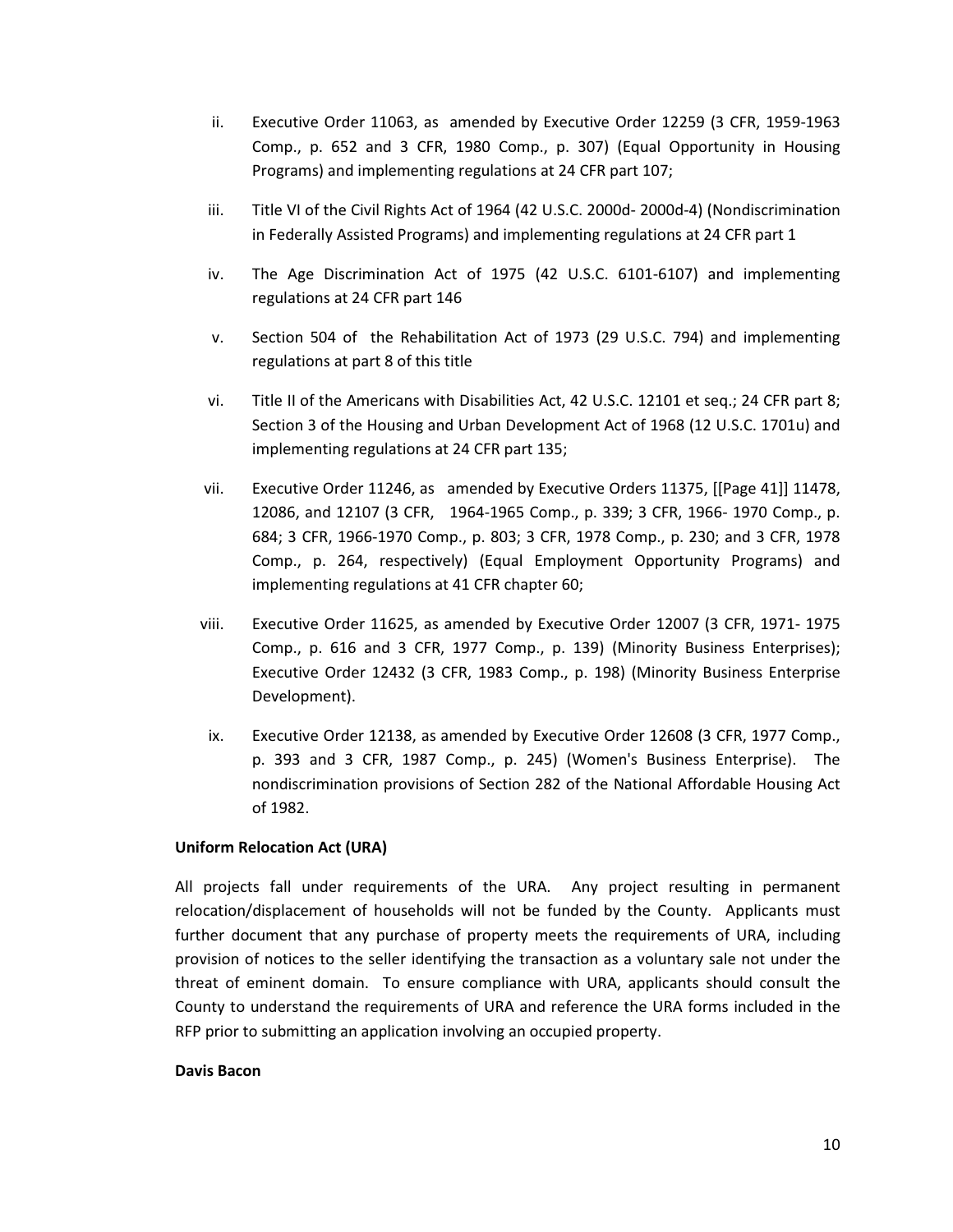Davis Bacon federal prevailing wage requirements shall apply to all projects with 12 or more units assisted with HOME funds.

#### Minority Business Enterprise and Women Business Enterprise (MBE/WBE) Plan

Developers must maintain a MBE/WBE plan that demonstrates marketing and solicitation of MBE/WBE businesses and contractors for the construction of the project.

#### Section 3

Developers must maintain a Section 3 plan that demonstrates a marketing plan to include Section 3 contractors in the construction of the project.

#### Excluded Parties

The County will not fund projects owned, developed, or otherwise sponsored by any individual, corporation, or other entity that is suspended, debarred, or otherwise precluded from receiving federal awards. Nor may the developer contract with any other entity (including but not limited to builders/general contractors, property management companies, or other members of the development team) that are suspended, debarred, or otherwise so precluded. Similarly, the general contractor will be required to determine that subcontractors are not so precluded.

# 4. Ongoing Project Requirements

### A. Deadlines

- Construction Start- If construction is not started within 12 months of the date the County commits funds to a project, the commitment will be subject to cancellation. If the project is cancelled as a result of failure to meet this deadline, the Developer must repay to the County any HOME funds disbursed for the project.
- Completion Deadline- Project completion occurs when construction is complete, all HOME funds have been disbursed by the County and drawn from the US Treasury, title to the property has transferred to an eligible buyer, and required completion data has been entered in HUD's IDIS system. Project completion must occur within 2 years of the date of commitment of funds to the project. If the Developer fails to meet this 2-year deadline, it must repay to the County any HOME funds disbursed for the project.
- Sales Deadline- Pursuant to 24 CFR 92.254(a)(3), Developers must have a ratified sales contract with an eligible buyer for each HOME-funded unit within nine (9) months of completion of construction or the unsold units must be converted to rental housing or the project will be deemed ineligible and all HOME funds drawn must be repaid to HUD.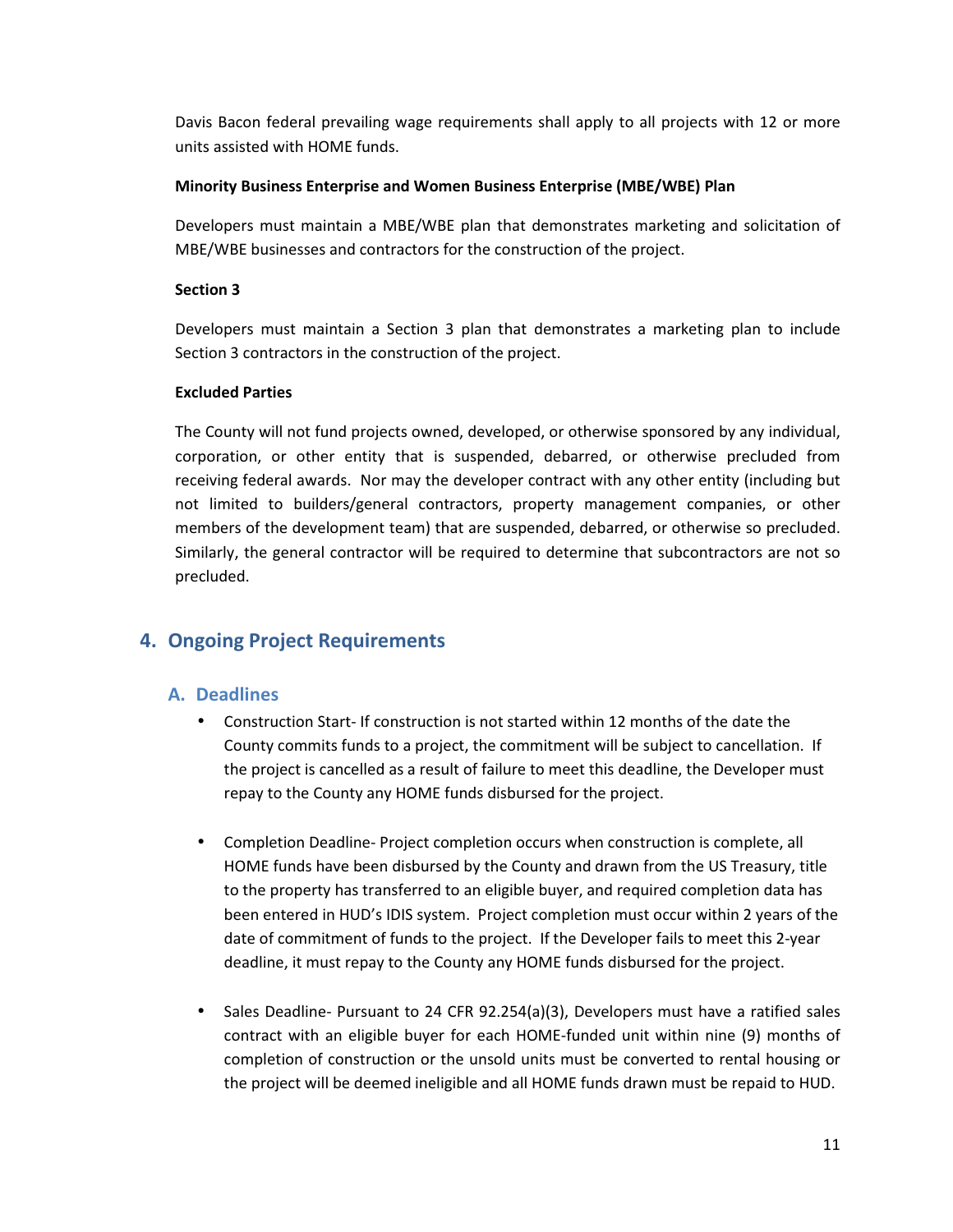If a unit is unsold after six (6) months, the Developer must present an updated sales and marketing plan to the County outlining steps being taken to identify buyers. At the County's option, the Developer may be required to i) take further steps--such as listing the home with a licensed realtor, adjusting the sales price, etc.—as the County may require to facilitate the sale of the home or ii) to transfer title to the County or to another entity selected by the County that can otherwise identify buyers prior to the regulatory deadline.

At the County's option, if a unit remains unsold after nine (9) months, the developer shall be required i) to repay the entire HOME investment, including any County project soft costs; ii) to convert the project to rental housing in accordance with 24 CFR 92.252; or iii) to transfer title to the County or to another entity selected by the County for conversion to rental housing.

Units converted to rental housing must be rented to eligible tenants in accordance with 24 CFR 92.252, which include tenant income eligibility and rent limit requirements. Further, any units converted to rental properties shall be operated in compliance with the County's Rental Housing Program guidelines.

#### B. Reporting and Record Keeping

To allow effective oversight of funded projects and document compliance with applicable HOME requirements, all projects must submit periodic reports to the County. While this section outlines standard reporting requirements, the County reserves the right to require additional reporting or to alter the reporting format or frequency based on future changes to HOME requirements or County policy. Additionally the County reserves the right to require additional or more frequent reporting for projects with compliance deficiencies.

- i. Developers are required to report monthly during the development phase and sales phase.
	- During the construction phase, developers must provide monthly reports detailing construction progress and barriers to progress, copies of invoices being paid, and evidence of appropriate lien waivers.
	- During the sales phase, developers are required to provide monthly reports detailing the number of additional sales, total sales, and marketing activity. These reports are required until all units are sold.
- ii. The County may require more frequent reporting due to findings identified during the development and sales phases.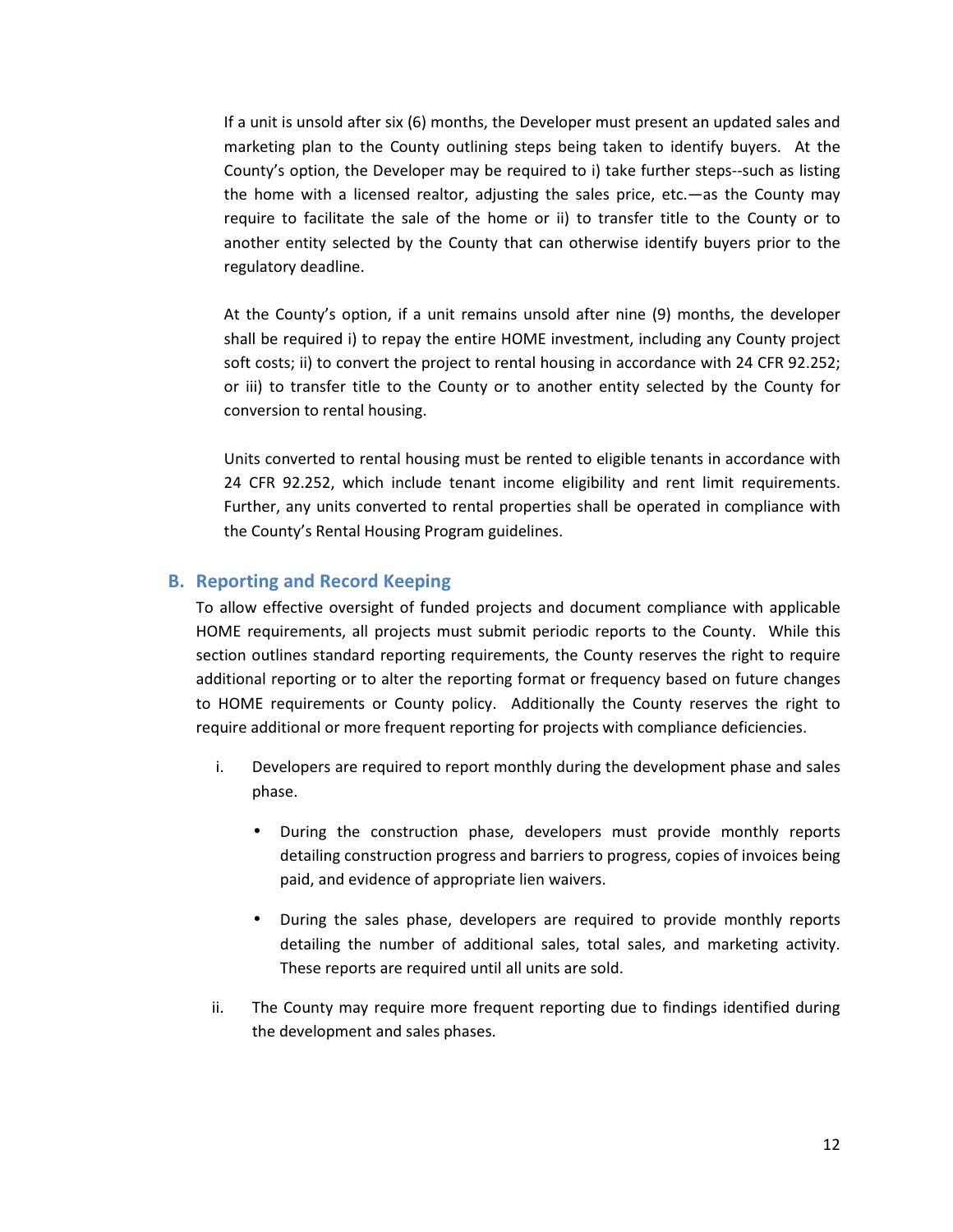- iii. At the County's option, Developers may be required to obtain and submit an audit of project costs (i.e. cost certification) prepared by an independent Certified Public Account.
- iv. Developers shall allow County, HUD, State of Alabama, the Comptroller General of the United States (aka the GAO), and all other pertinent Federal or State agencies or their designated representative the right to inspect records and property.

## C. Conflict of Interest

To comply with HOME requirements and to maintain a high standard of accountability to the public, conflicts of interest and perceived conflicts of interest must be avoided.

Developers shall maintain compliance with all HUD conflict of interest provisions as stated in 92.356(f).

Developers with officers, employees, family members, consultants, or agents that are otherwise eligible to purchase HOME funded-units must receive waiver/approval from County staff before entering into a sales agreement with HOME eligible employees. 92.356(f) provisions apply to all HOME projects.

# 5. Structure of Transaction

### A. Loan Types and Terms

The County will provide HOME funds in the form of a loan to the entity that owns the property. No grants will be awarded, and funding commitments are not transferable without prior written County approval.

The County's HOME Loan may be used for acquisition and construction financing. Proceeds of the HOME loan will only be released following satisfaction of all requirements outlined below.

In all cases, the HOME loan will:

- i. Have a maximum term of 2 years;
- ii. Be repayable in full upon sale, refinancing, or transfer of the property or upon maturity, except that repayment will be limited to the net proceeds of a Countyapproved sale to a low-income buyer. Net sales proceeds will exclude any portion of the sale proceeds used to repay senior construction debt, return of Countyrecognized developer equity, approved sales costs, and any HOME-assistance transferred to the buyer(s) at closing as direct homebuyer assistance; and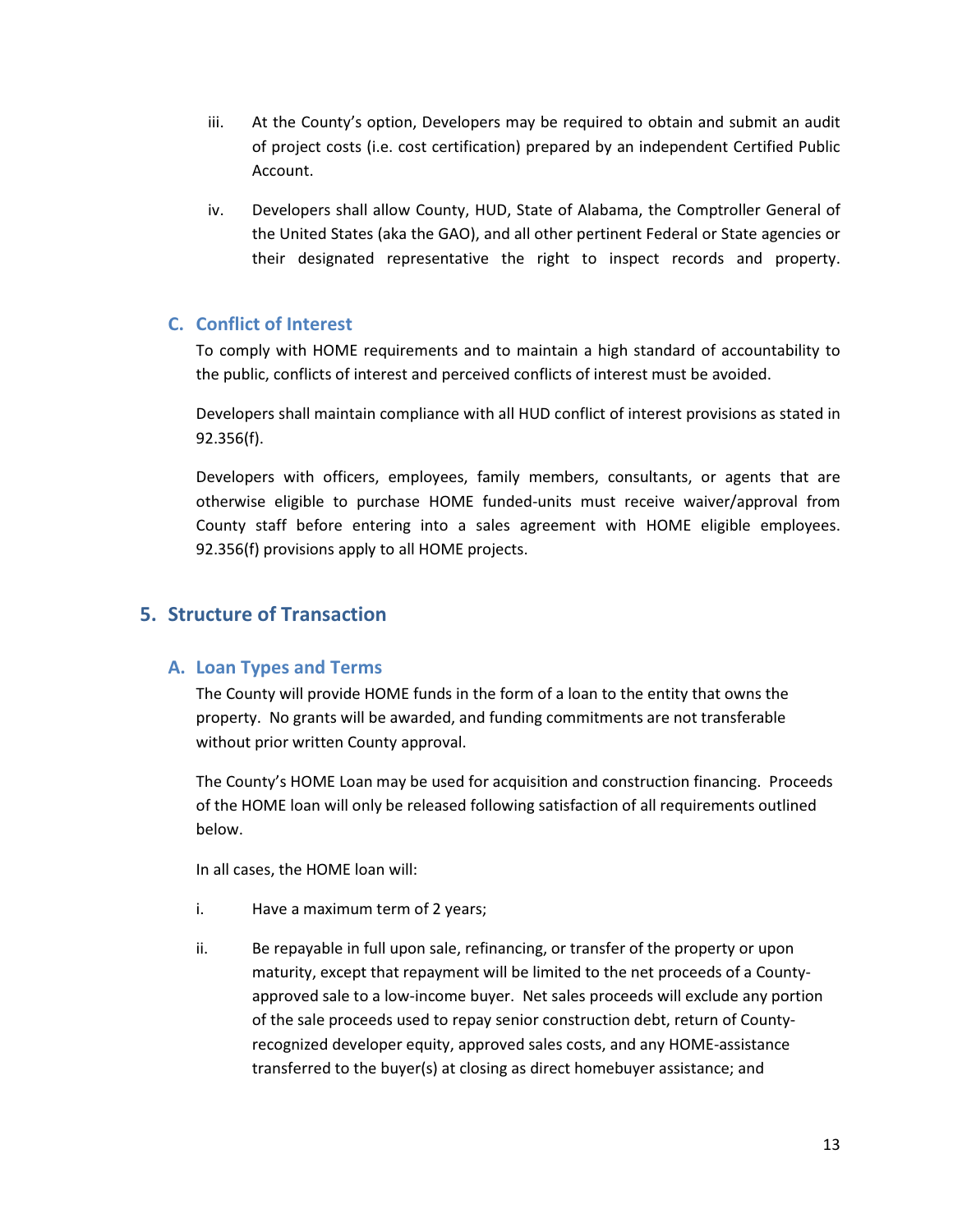iii. Secured with a promissory note, mortgage, and appropriate UCC liens. Mortgages will be recorded with the Mobile Country Recorder of Deeds and generally may be subordinate only to an approved amortizing first mortgage.

#### B. Guarantees

Unless otherwise determined by the County, all underlying individuals, corporate entities, partnerships, or limited liability companies with an interest in the project will be required to provide a completion guarantee including provisions guaranteeing construction completion of the project. For nonprofit organizations, including community housing development organizations (CHDOs), a guarantee shall not be required, but in all cases the County may require a performance bond or irrevocable letter of credit acceptable to the County to ensure project completion.

#### C. HOME Agreement

In addition to any financing documents, developers of HOME-financed projects must sign a HOME agreement with the County. The HOME agreement will identify requirements for compliance with the HOME regulations and the County's Single-Family Housing Development Program requirements and will remain in effect in the event of any prepayment of the HOME loan.

### 6. Underwriting & Subsidy Layering Reviews

#### A. Market Demand

Developers must, as part of their application, provide evidence of sufficient demand for the proposed units. Developers shall provide information from the multiple listing service pertaining to recent sales in the neighborhood, average time on the market for recent sales, availability of other product and average "months of supply" currently available, and any known or planned projects.

Additionally, Developers must complete the HOME Sales and Marketing Plan, identifying among other items the profile of typical buyers, relationships with homeownership counseling agencies or other sources of buyer referrals, and plans for marketing the homes.

In some cases, the County may only commit to a specific project (or may limit the number of projects under construction by a given developer) upon demonstration that a home has been pre-sold to an identified low-income buyer who has, at least, executed a reservation or initial purchase agreement with the Developer.

#### B. Project Underwriting

• All HOME applications must include financial statements from all underlying owners and guarantors. Developers must have a net worth equal to 10% of the total development cost with net liquid assets equal to 3% of the total development cost.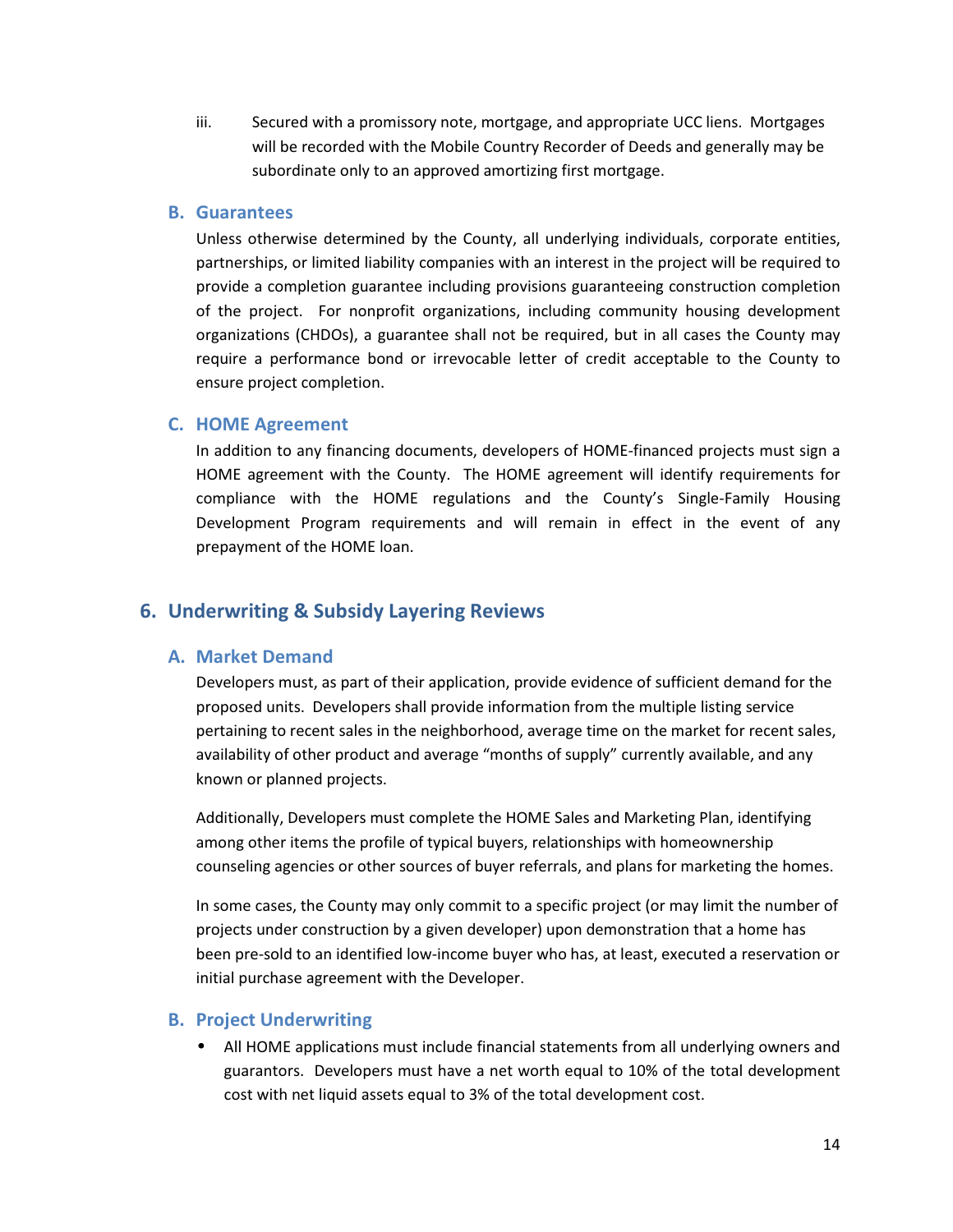• Applicant must provide the amounts and terms for any other financing being provided to the project.

## C. Proforma Requirements

The proforma must explicitly show:

- i. An itemized breakdown of development hard and soft costs by unit including any allowances for soft costs such as architectural fees, carrying costs, etc.;
- ii. The hard costs of any stand-alone accessory buildings, including free-standing garages, carports, or storage structures should be specifically itemized in the Development Sources and Uses so that the County can complete preliminary HOME cost allocation calculations. (Stand-alone accessory structures like a detached garage may be included in the project but are not HOME-eligible and must be paid for with another funding source.)
- iii. Costs and fees to be paid to the County as permitted by the HOME program. The HOME program allows the County to include, as project costs, its internal soft costs specifically attributable to the project. These may include consulting, legal, inspection, and staff costs associated with reviewing, processing, and monitoring award of funds to a project. The County will notify Developers of the amounts to include in their Development Sources and Uses for "Mobile County-Lender Due Diligence & Legal Costs."
- iv. Estimates of the sales transaction to an eligible homebuyer, including a calculation of the proposed buyer's ability to qualify for a mortgage meeting County requirements, the anticipated need to provide direct HOME assistance (e.g. down payment and closing cost assistance) to the buyer, projected sales costs (e.g. realtor's commissions), and the distribution of sales proceeds (including toward repayment of private construction financing).

### D. Cost Limitations

All project costs must be reasonable and customary. The County reserves the right to review any line-item cost to ensure that total project costs are not excessive. Additionally, HOME projects will be subject to the following specific cost limitations:

- i. The maximum allowable developer fee is 15% total development costs.
- ii. Acquisition costs are limited to fair market value as determined by a third party appraisal.
- iii. Unless prior approval has been obtained from the County, all project hard costs and all project professional fees should be the result of a competitive bidding process. While developers are not subject to federal procurement rules and may use less formal bid processes, the County generally expects developers to seek multiple bids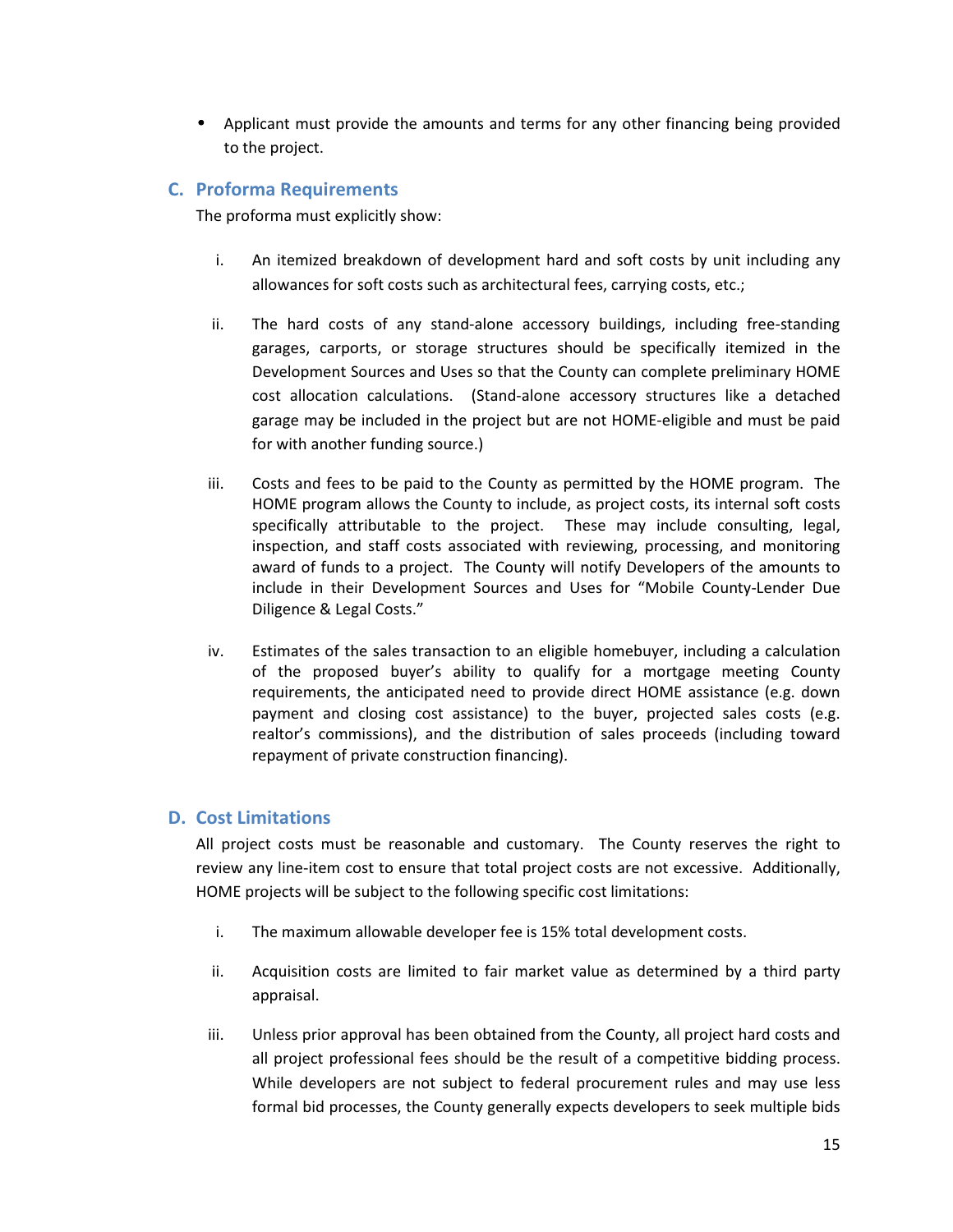and identify the most advantageous bidder based on cost, track record, and other pertinent factors.

#### E. Other Public Funding Sources

Developers must disclose all other public source or applications for funding with initial HOME Single-Family Housing Development application to the County at the time of application and upon receiving any additional commitments of public source funding. The County will conduct a subsidy layering review as part of the underwriting process for any project that includes other public subsidies. Using its underwriting criteria, the County will assess the project and may require changes to the transaction to ensure that return to the owner/developer are not excessive. Changes may include a reduction in HOME funds awarded.

The County will consider adjusting its underwriting in consultation with other public funders, if applicable to the project. The County retains, at its sole discretion, the power to decide whether to accept alternative standards.

## 7. Construction Process

#### A. County Construction Inspections

The County must be provided with copies of all contractor invoices and provided reasonable notice of monthly draw inspections during the construction period. County staff will participate in all draw reviews whether or not the specific draw is being funded with HOME or other project funds and conduct inspections to ensure that the project is progressing and that work completed is consistent with all applicable HOME requirements.

#### B. Davis Bacon

When Davis Bacon applies to a project, the County must be provided with compliance documentation throughout the construction period. Prior to commencing construction, the County must approve current wage determinations applicable to the project. The contractor will be required to provide weekly payroll forms to the County and allow access to the site and workers for the purpose of completing worker interviews.

#### C. Drawing County HOME Funds

Proceeds of the HOME loan will only be released as reimbursement for eligible project costs following:

i. Review and acceptance of appropriate source documentation by the County including evidence of appropriate lien waivers and/or title endorsements.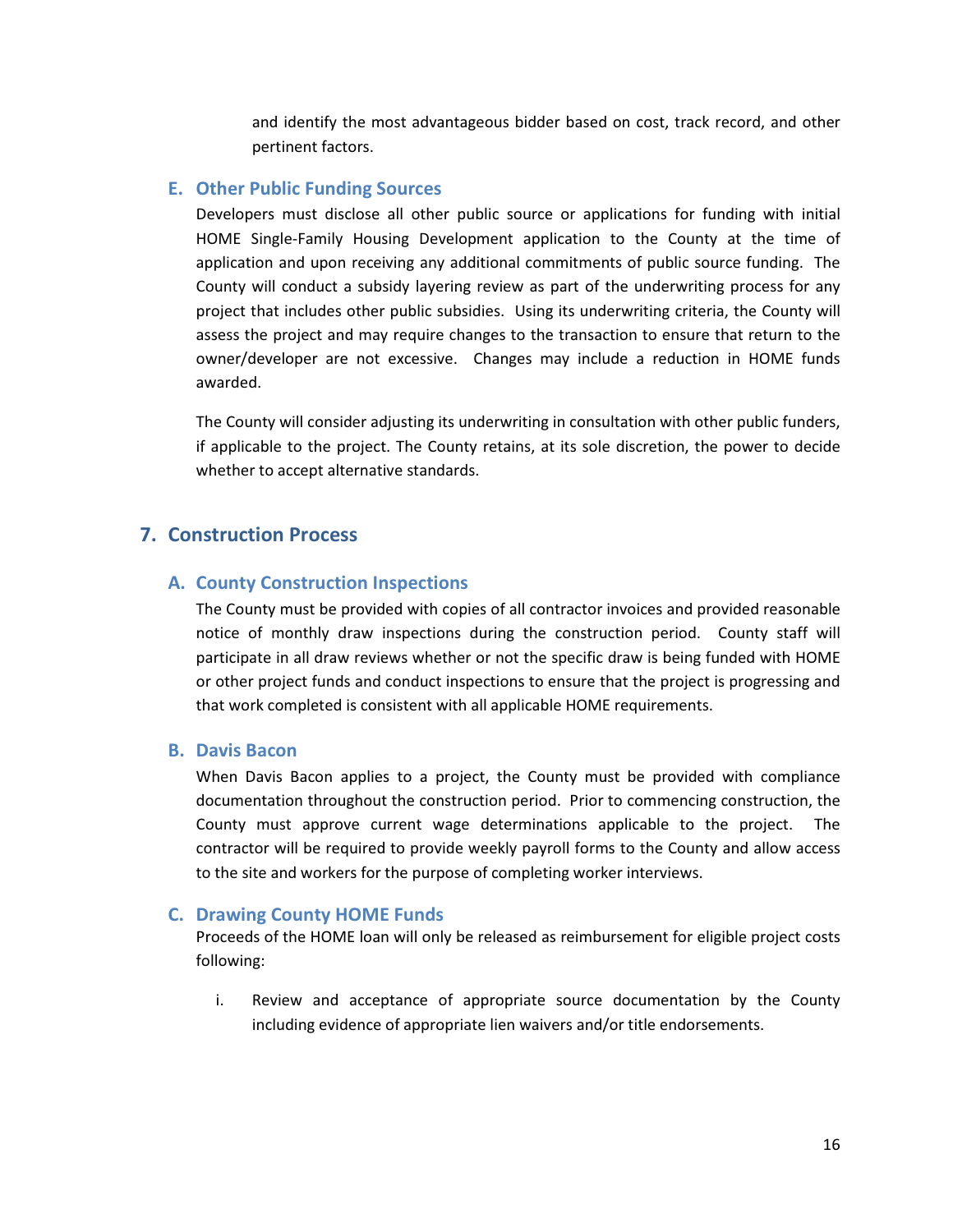ii. A determination by the County that all HOME requirements pertaining to the development of the Project have been met, including but not limited to monitoring of Davis Bacon compliance.

For nonprofit developers, including CHDOs, the County may release payment based upon outstanding invoices for costs incurred and work completed. In such cases, the County reserves the right to disburse through a title company, directly to the vendor, or with twoparty checks.

## D. Project Closeout

Developers are required to submit demographic data for all homebuyers of HOME funded units. Data shall include elderly status, race, gender, female head of household, number of household members, and percent of area median income.

The County requires a copy of the final project sources and uses statement and, at the County's option, may require the submission of the project cost certification prepared by an independent Certified Public Accountant following completion of construction and payment of all development costs.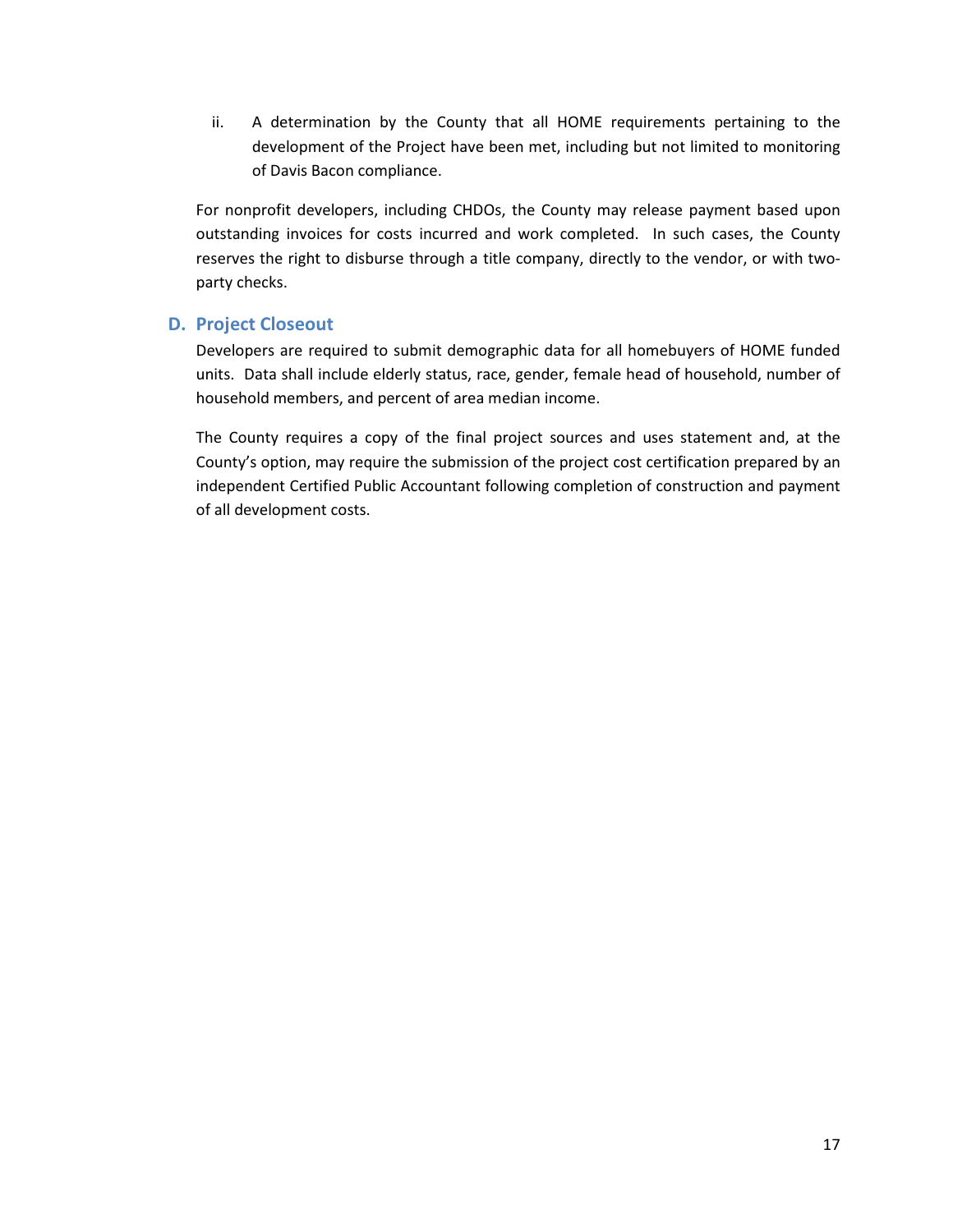# Exhibit A - Application Requirements and Due Diligence Exhibits

Instructions: To apply for funding, applicants must submit all materials required by the County's HOME request for proposals. Applicants will need to submit all items prior to receiving a formal commitment of funds from the County and should submit all items that are available with their initial application.

The County reserves the right to require additional due diligence items as needed to evaluate the project, document compliance with HOME and other applicable federal regulations. Additionally, following a commitment of HOME funds, additional items will be required in order to close on the County's HOME loan.

#### Application

Complete Response to Request for Proposals including all required certifications and attachments

 Executive Summary containing a brief synopsis of the proposed development and number of units, location, project costs and the proposed financing. The Summary should also have a brief description of the proposed complex (frontal elevation and floor plan only—detailed drawings are not required with RFP), proposed site plan, amenities, and accessibility/adaptability provisions.

#### Market Data

As-built/as-completed appraisal—compare to current HOME maximum sales price limit

 Recent sale data for neighborhood—assess sales for comparison to planned units, pricing, time on market, etc.

 Evidence of demand—applications/waiting lists, counseling pipelines, or analysis of the pool of potential buyers in eligible income range

### Developer Capacity & Fiscal Soundness

Developer statement of qualifications that identifies

- o Recently completed comparable projects
- o All projects underway and/or pending
- o Staff assigned to this project and their roles and experience
- o Disclosure of any identity of interest purchases/contracting relationships

Individual resumes, copies of appropriate licenses and/or professional certifications Current balance sheet

Current year budget with comparison of actual performance YTD vs. projections

Most recent corporate audit or reviewed financial statements

Most recent tax returns (990s for nonprofit developers)

Authority to Release Confidential Information, which is included in the Application Cover Sheet certification. Will allow County to:

o Contact Banking references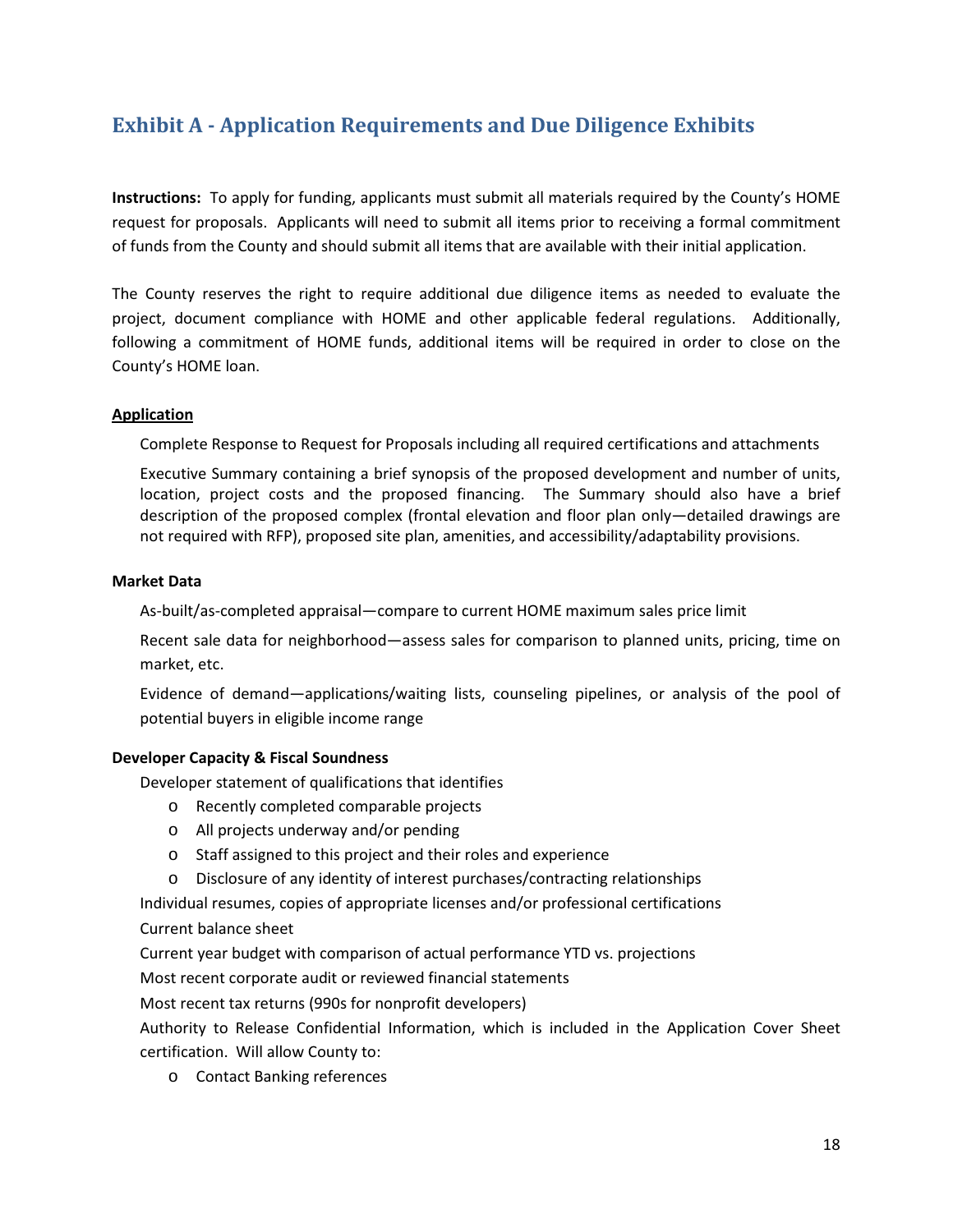o Obtain developer's corporate credit report (e.g. Dun & Bradstreet) or personal credit report (e.g. sole proprietors, S-corps, etc.)

Completed CHDO Staff Experience & Organizational Capacity Checklist (as applicable)

#### Site and Product

Evidence of site control (e.g. option, purchase agreement, or deed)

Uniform Relocation Act documentation

- o URA Notice to Seller of Voluntary Sale
- o Seller certification regarding vacancy (as applicable)
- o Rent Roll and evidence of General Information Notices to existing tenants (occupied properties only)

Title insurance commitment

Documentation of existing property value (e.g. tax assessment, appraisal, etc.)

 Assessment record—or other public record documenting date of original construction for rehabilitation projects, shows applicability of LBP and/or historic reviews

Site specific environmental record and (as applicable) estimate of remediation costs

- o Radon and mold testing (as applicable)
- o LBP risk assessment (as applicable)

Evidence of subdivision approval (as applicable)

Documentation of utility availability and connection costs

o Water/sewer, electric, gas

Plans and specifications, including site plan and elevation drawings

Zoning/site plan and building/code review approvals

#### Underwriting/Financial Projections

Proforma showing all project costs, construction sources, and estimated sales proceeds

Commitments for other financing, both permanent and construction loan sources

 Documentation of construction/rehabilitation costs (e.g. estimate by qualified individual, bids, contract documents)

 Estimates/documentation of professional services and soft costs (e.g. architectural fees, construction period taxes/insurance, marketing expenses, realtor listing agreement, etc.)

#### Sales Effort and Buyer Information

Sales & Marketing plan outlining

- o Description of primary market and outreach strategies
- o Availability of homebuyer counseling services and appropriate referral plan
- o Availability of appropriate first mortgage products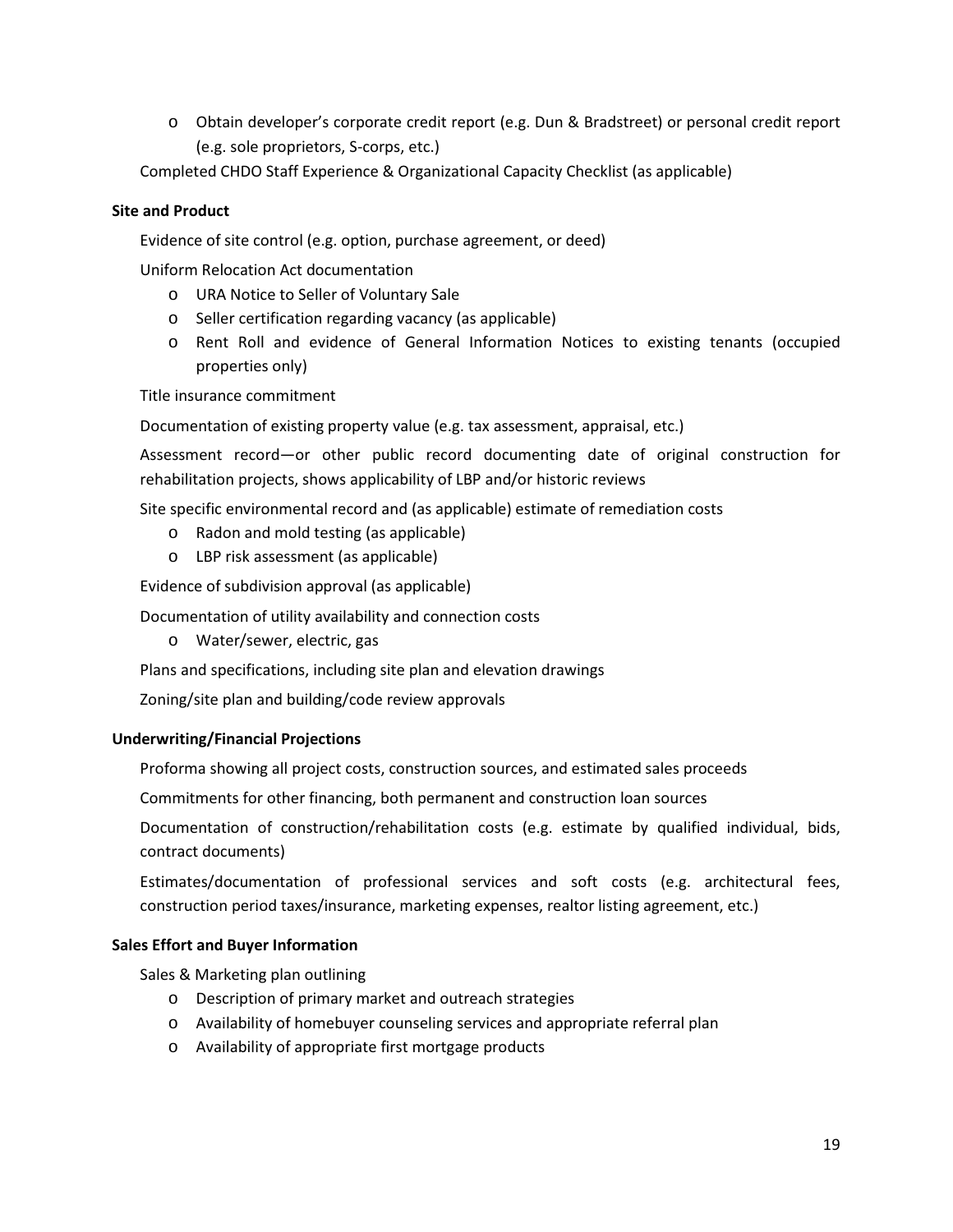Waiting list(s) of interested buyers or documentation regarding homeownership counseling participants—compare demographics to underwriting assumptions about buyer incomes, mortgage capacity, down-payment/closing cost or other direct financing assistance needed

Formal reservations or pre-sales agreements for planned units

For identified buyers:

- o Income verification package
- o Homebuyer Counseling certificate
- o Mortgage pre-qualification or approval
- o Documentation of buyer cash contribution toward down-payment/closing costs